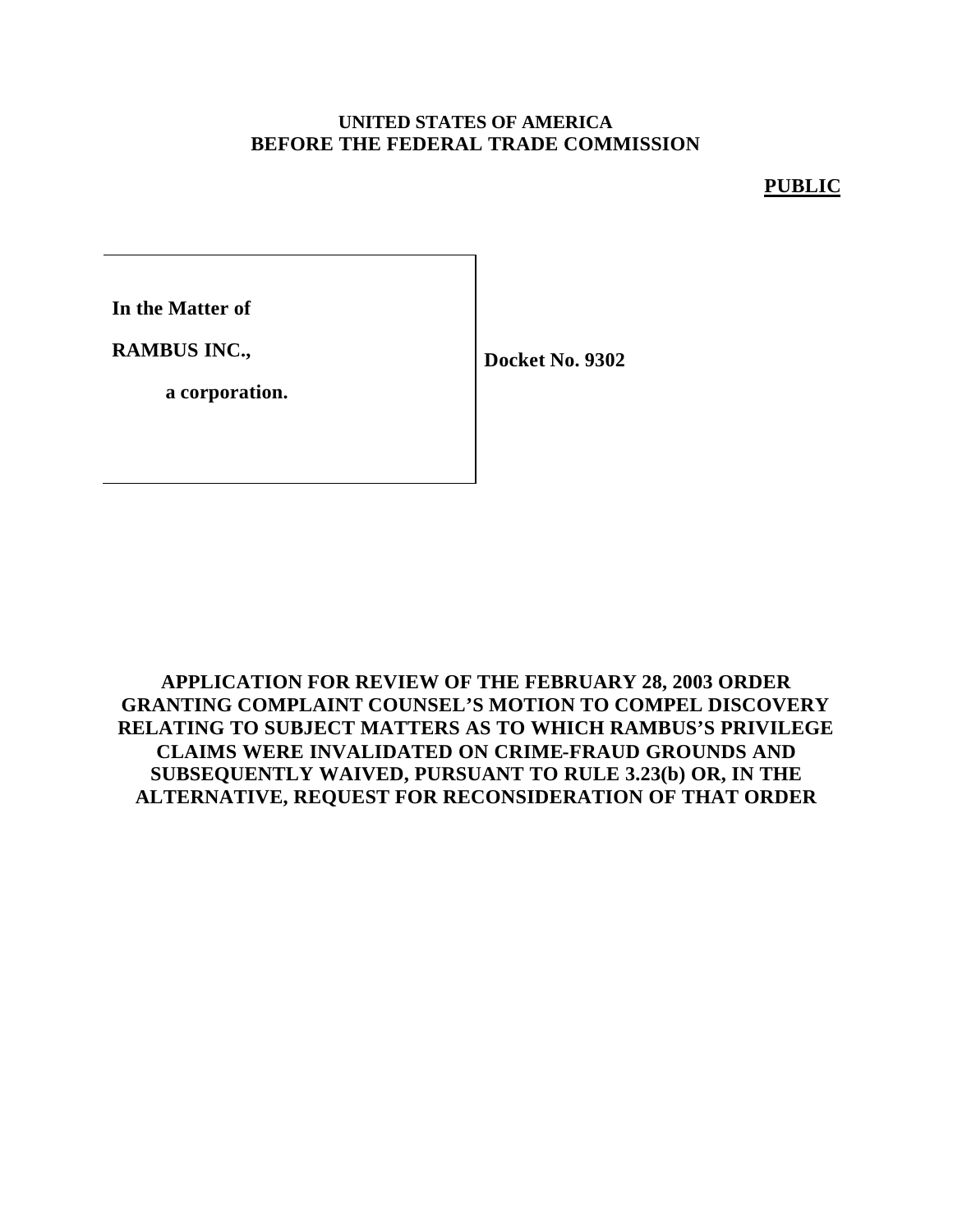### **TABLE OF CONTENTS**

### **Page**

| $I_{\cdot}$ |                 |                                                                                                                                         |                                                                                                                                             |  |  |
|-------------|-----------------|-----------------------------------------------------------------------------------------------------------------------------------------|---------------------------------------------------------------------------------------------------------------------------------------------|--|--|
| II.         |                 |                                                                                                                                         |                                                                                                                                             |  |  |
| III.        |                 |                                                                                                                                         |                                                                                                                                             |  |  |
| IV.         |                 |                                                                                                                                         |                                                                                                                                             |  |  |
|             | A.              |                                                                                                                                         | It Was Clear Error To Grant The Motion On A Ground Not Argued By                                                                            |  |  |
|             | <b>B.</b>       |                                                                                                                                         | Rambus Was Under No Duty To Disclose Patents Or Patent Applications<br>After June 1996, And Thus There Could Be No Fraud After That Date  8 |  |  |
|             | $\mathcal{C}$ . |                                                                                                                                         | Judge Payne's Prior Finding That A Prima Facie Showing Of Fraud Had<br>Been Made Is Of No Further Force In Light Of The Federal Circuit's   |  |  |
|             | D.              | Failure To Follow The Settled Procedure For Evaluating A Claim That<br>The Crime-Fraud Exception Applies Denied Rambus Its Right To Due |                                                                                                                                             |  |  |
|             | E.              | The Order Meets The Standard For Interlocutory Appeal To The Full                                                                       |                                                                                                                                             |  |  |
|             |                 | 1.                                                                                                                                      | The Questions Raised In This Application Are Controlling And<br>There Is Substantial Ground For Difference Of Opinion 13                    |  |  |
|             |                 | 2.                                                                                                                                      | An Immediate Appeal Will Materially Advance The Ultimate<br>Termination Of The Litigation And Subsequent Review Will Be                     |  |  |
| V.          |                 |                                                                                                                                         |                                                                                                                                             |  |  |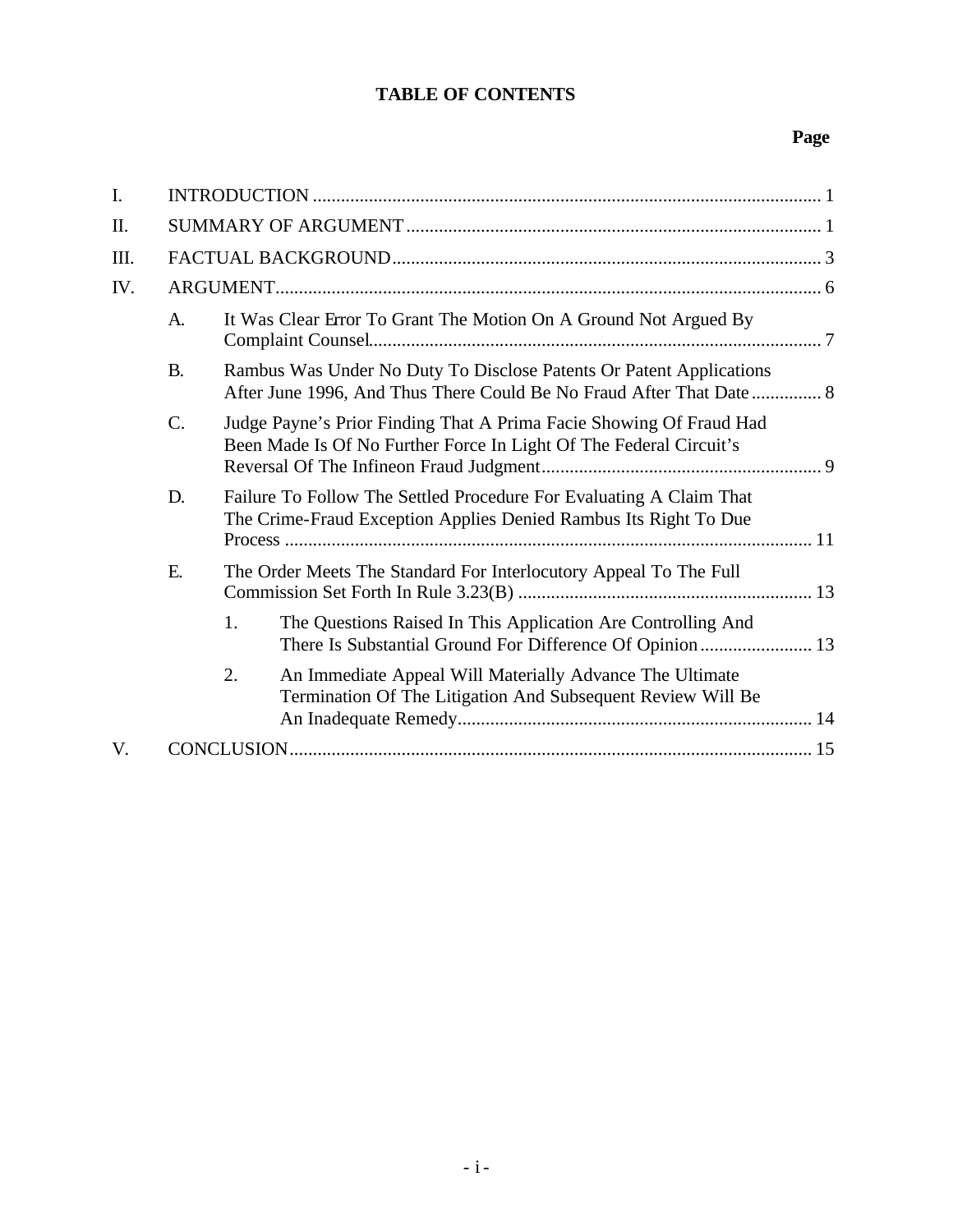### **TABLE OF AUTHORITIES**

| <b>Federal Cases</b><br>Above The Belt, Inc. v. Mel Bohannan Roofing, Inc., |
|-----------------------------------------------------------------------------|
| Ahrenholz v. Board of Trustees of University of Illinois,                   |
| Bhatnagar v. Surrendra Overseas Ltd.,                                       |
| Clark v. United States,                                                     |
| Coopers & Lybrand v. Livesay,                                               |
| Duplan Corp. v. Deering Milliken, Inc.,                                     |
| Garner v. Wolfinbarger,                                                     |
| Goldberg v. Kelly,                                                          |
| Greene v. Union Mut. Life Ins. Co.,                                         |
| Haines v. Liggett Group Inc.,                                               |
| Harper & Row Publishers, Inc. v. Decker,                                    |
| In re Columbia/HCA Healthcare,                                              |
| In re Eashai,                                                               |
| In re Feldberg,                                                             |
| In re General Motors Corp.,                                                 |
| In re Grand Jury Proceedings,                                               |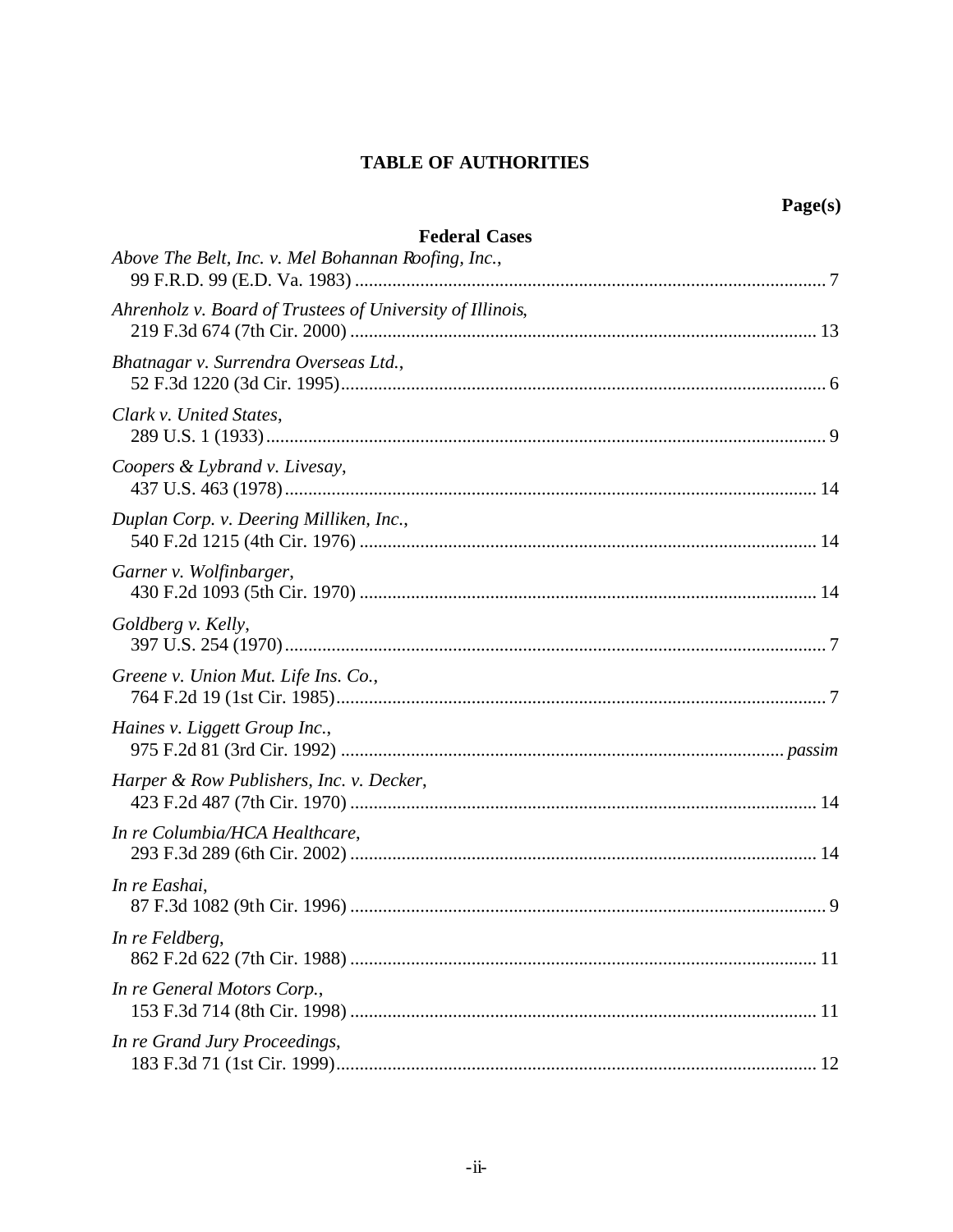### **TABLE OF AUTHORITIES (continued)**

|                                                         | Page(s) |
|---------------------------------------------------------|---------|
| In re Grand Jury Subpoena,                              |         |
| In re Impounded,                                        |         |
| In re Int'l Ass'n of Conference Interpreters,           |         |
| In re Intel,                                            |         |
| In re $M \& L$ Business Machine Co., Inc.,              |         |
| In re Rambus Inc.,                                      |         |
| In re Regents of the University of California,          |         |
| In re Sealed Case,                                      |         |
| In re Sealed Case,                                      |         |
| In re Spalding Sports Worldwide, Inc.,                  |         |
| In re Vargas,                                           |         |
| Laser Indus., Ltd. v. Reliant Tech., Inc.,              |         |
| Logan v. Zimmerman Brush Co.,                           |         |
| Pritchard-Keang Nam Corp. v. Jaworski,                  |         |
| Rambus Inc. v. Infineon Technologies AG,                |         |
| Rambus, Inc. v. Infineon Technologies AG,               |         |
| Remington Rand Corp. v. Amsterdam-Rotterdam Bank, N.V., |         |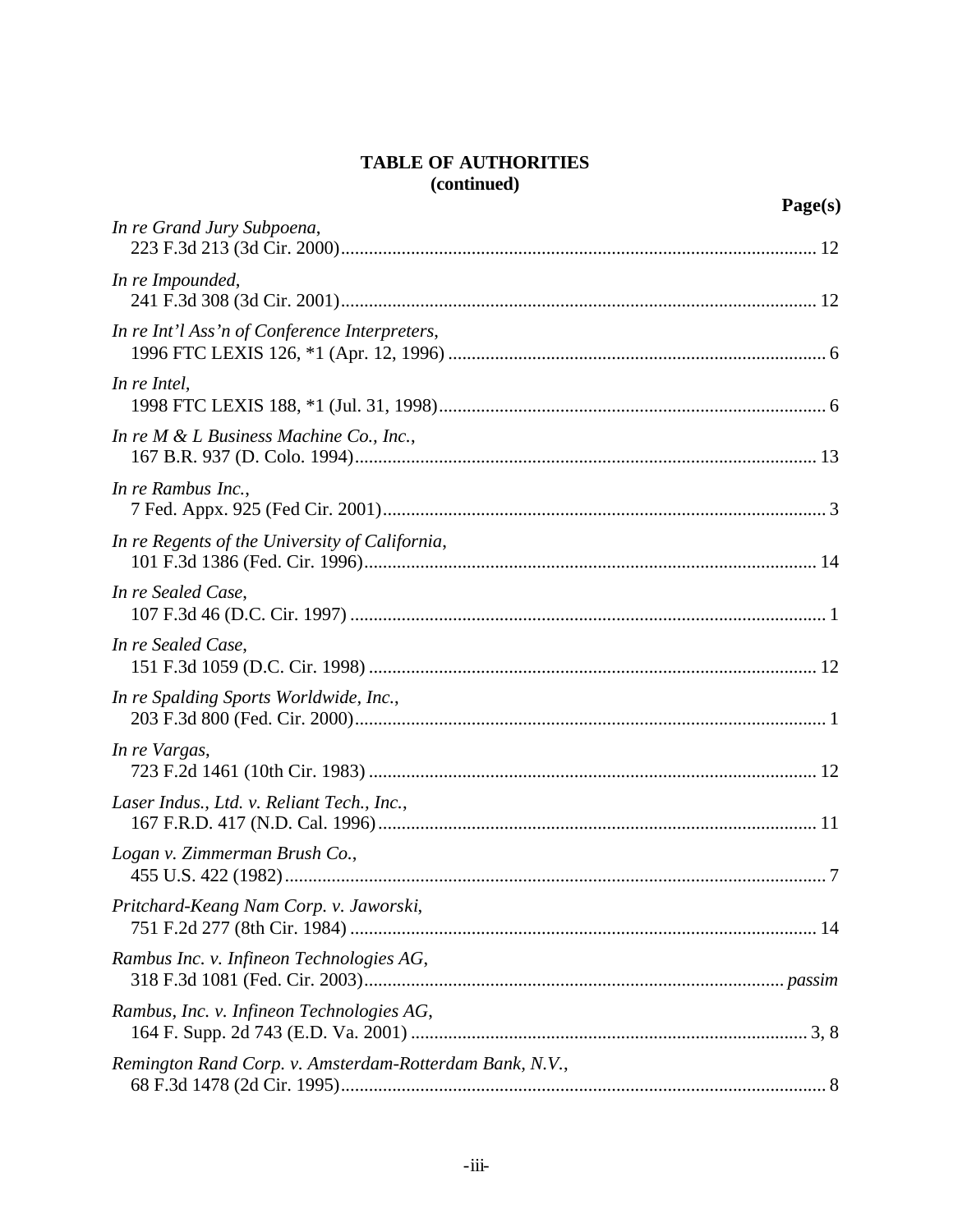### **TABLE OF AUTHORITIES** (continued)

|                                                                   | Page(s) |
|-------------------------------------------------------------------|---------|
| School Dist. No. 1J v. AC&S, Inc.,                                |         |
| Sigma-Tau Industrie Farmaceutiche Riunite, S.p.A. v. Lonza, Ltd., |         |
| Simon v. G.D. Searle & Co.,                                       |         |
| United States v. Philip Morris Inc.,                              |         |
| United States v. Roberts,                                         |         |
| United States v. Zolin,                                           |         |
|                                                                   |         |

### **Federal Statutes**

## **Federal Regulations**

|--|--|--|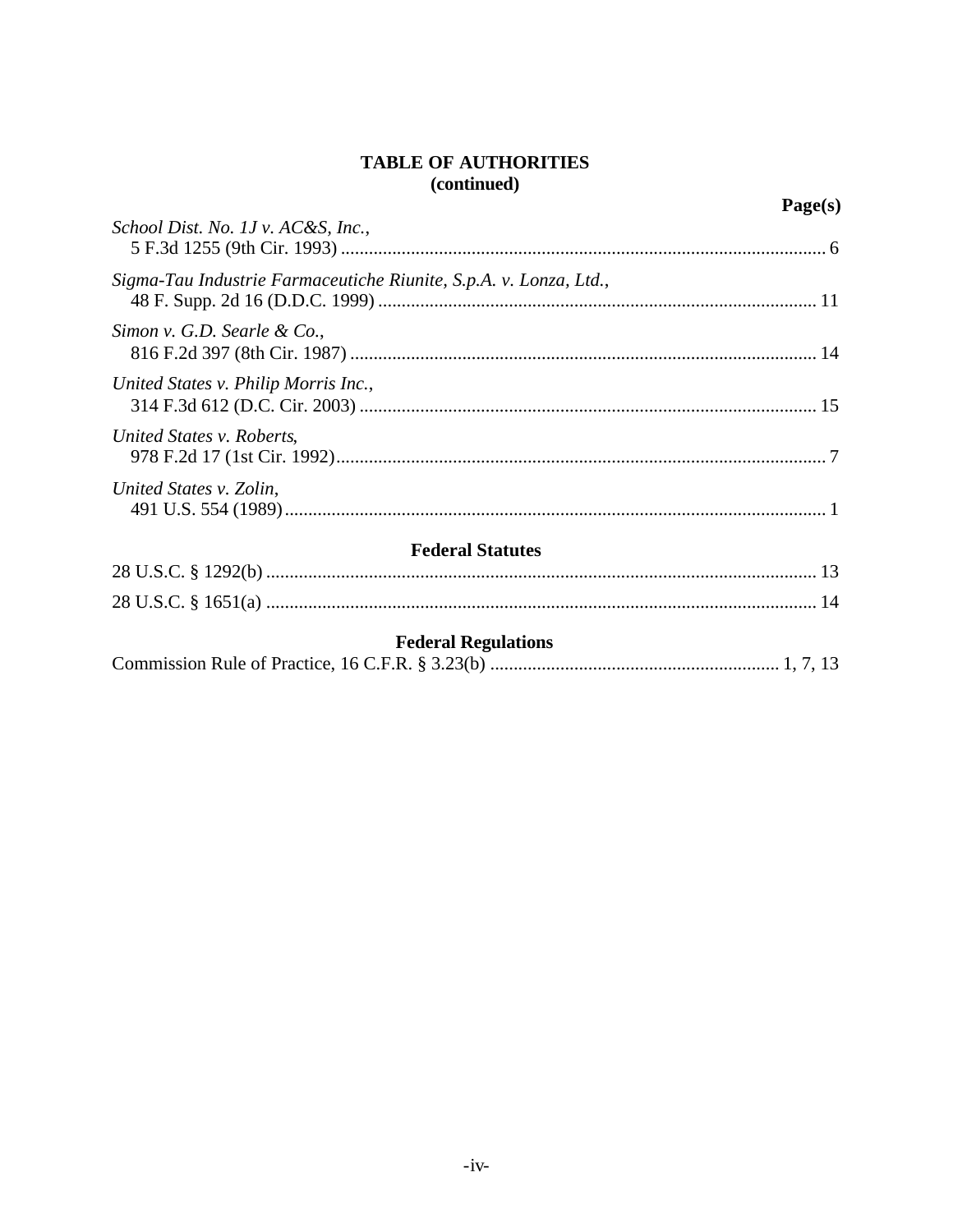#### **I. INTRODUCTION**

On February 28, 2003, Judge Timony issued an Order, and then some time later that same day issued a revised Order (a copy of which is attached at Tab A), granting Complaint Counsel's Motion to Compel Discovery Relating to Subject Matters as to Which Rambus's Privilege Claims Were Invalidated on Crime-Fraud Grounds and Subsequently Waived ("Motion"). Rambus requests that Your Honor certify this Order to the Commission, pursuant to Rule 3.23(b), , so that the Commission may review it and correct its fatal and fundamental errors or, alternatively, that Your Honor reconsider the Order and reverse it.

#### **II. SUMMARY OF ARGUMENT**

In order to successfully challenge the attorney-client privilege based on the crime-fraud exception, the party challenging the privilege must make a *prima facie* showing that the privileged communication in question was made "in furtherance of" a crime or fraud. *E.g., In re*  Spalding Sports Worldwide, Inc., 203 F.3d 800, 807 (Fed. Cir. 2000).<sup>1</sup> Because "[d]ocuments within the scope of the attorney-client privilege are 'zealously protected,'" the "seal of secrecy" between lawyer and client is broken only when the "communications from the *lawyer* to the client [are] made by the *lawyer* for the purpose of giving advice for the commission of a fraud or crime. The seal is broken when the lawyer's communication is meant to facilitate future wrongdoing by the client." *Haines v. Liggett Group Inc.*, 975 F.2d 81, 90 (3rd Cir. 1992). Thus, before a tribunal can find that the crime-fraud exception applies to vitiate the attorney-client privilege, it first must find that the party challenging the privilege has made a *prima facie*  showing that the client engaged in a crime or fraud, and then that the attorney's advice was

<sup>&</sup>lt;sup>1</sup> It is well-settled that a privileged document, prepared after the wrongdoing has occurred, retains its privilege even if it discloses that the wrongdoing occurred. *See, e.g., United States v. Zolin*, 491 U.S. 554 (1989); *In re Sealed Case*, 107 F.3d 46, 51 (D.C. Cir. 1997).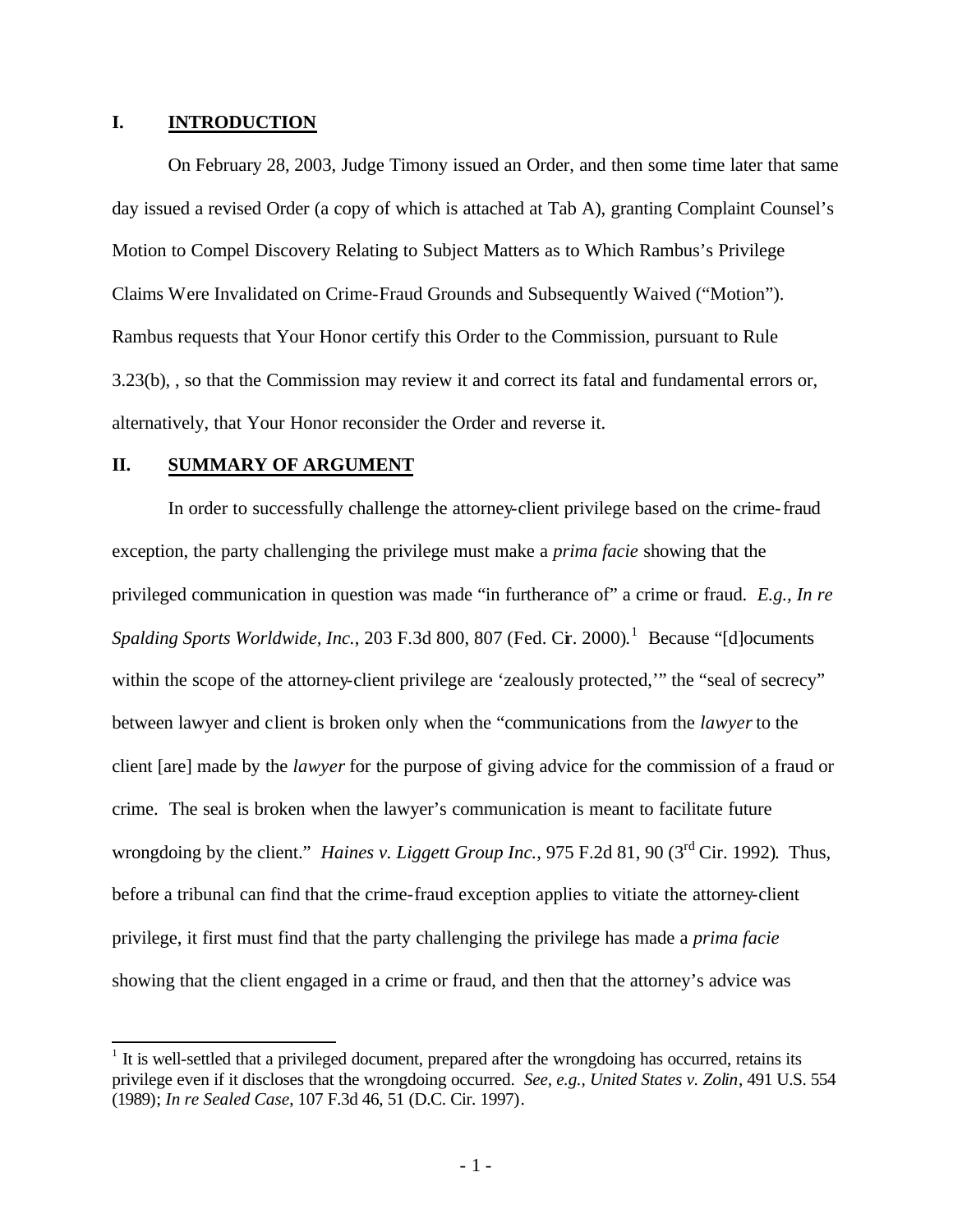provided in order to further that wrongdoing. In the instant case, Complaint Counsel were therefore required to make a *prima facie* showing that, after June 1996, Rambus was engaged in a fraud and that its attorneys provided legal advice to Rambus in furtherance of that fraud. Because this showing was not made, and could not be made, the Order must be reversed.

**First**, Complaint Counsel expressly did **not** attempt to make such a showing, stating that "this Motion to Compel is based solely on the ground of waiver."<sup>2</sup>

**Second**, since the first prong of a fraud claim is that there was a duty to disclose, since the duty to disclose is alleged to have arisen from membership in JEDEC, and since Rambus ceased to be a member of JEDEC in June 1996, there is no basis for finding that Rambus committed fraud after June 1996, or that its attorneys provided advice in furtherance of a fraud.

**Third**, the Federal Circuit has concluded that Rambus did **not** commit fraud prior to June 1996, thereby gutting Judge Payne's original conclusion that there had been a *prima facie* showing of fraud while Rambus was a JEDEC member. *Rambus Inc. v. Infineon Technologies AG*, 318 F.3d 1081, 1105 (Fed. Cir. 2003) (attached at Tab B). Since there was no fraud during the time Rambus *was* a JEDEC member, there surely was no fraud later.

**Fourth**, because of the historical sanctity of the attorney-client privilege and its compelling importance in our adversary system, it must be jealously guarded. Thus, due process requires, before the crime-fraud exception is applied, that a three-step process be followed to ensure that the party asserting the privilege is able to fully present its evidence and be heard.

 $\overline{1}$ 

 $2$  In footnote 1 of his Order, Judge Timony states that Rambus's production to Hynix of materials ordered disclosed by Judge Payne and Judge McKelvie might constitute a waiver of the privilege for those materials. Apparently since those same materials already have been produced to Complaint Counsel, Judge Timony does not rely on waiver to support his conclusion that materials created after June 1996, and thus not subject to the orders entered by either Judge Payne or Judge McKelvie, should be produced in this case. For that proposition he relies solely on his conclusion that an independent showing has been made that "post-June 1996 issues … are subject to the crime-fraud exception and, therefore, not privileged without regard to waiver issue." Order at n. 1. It is for this reason that the issue of waiver is not addressed in this Application – it simply was not relied on by Judge Timony to support his Order.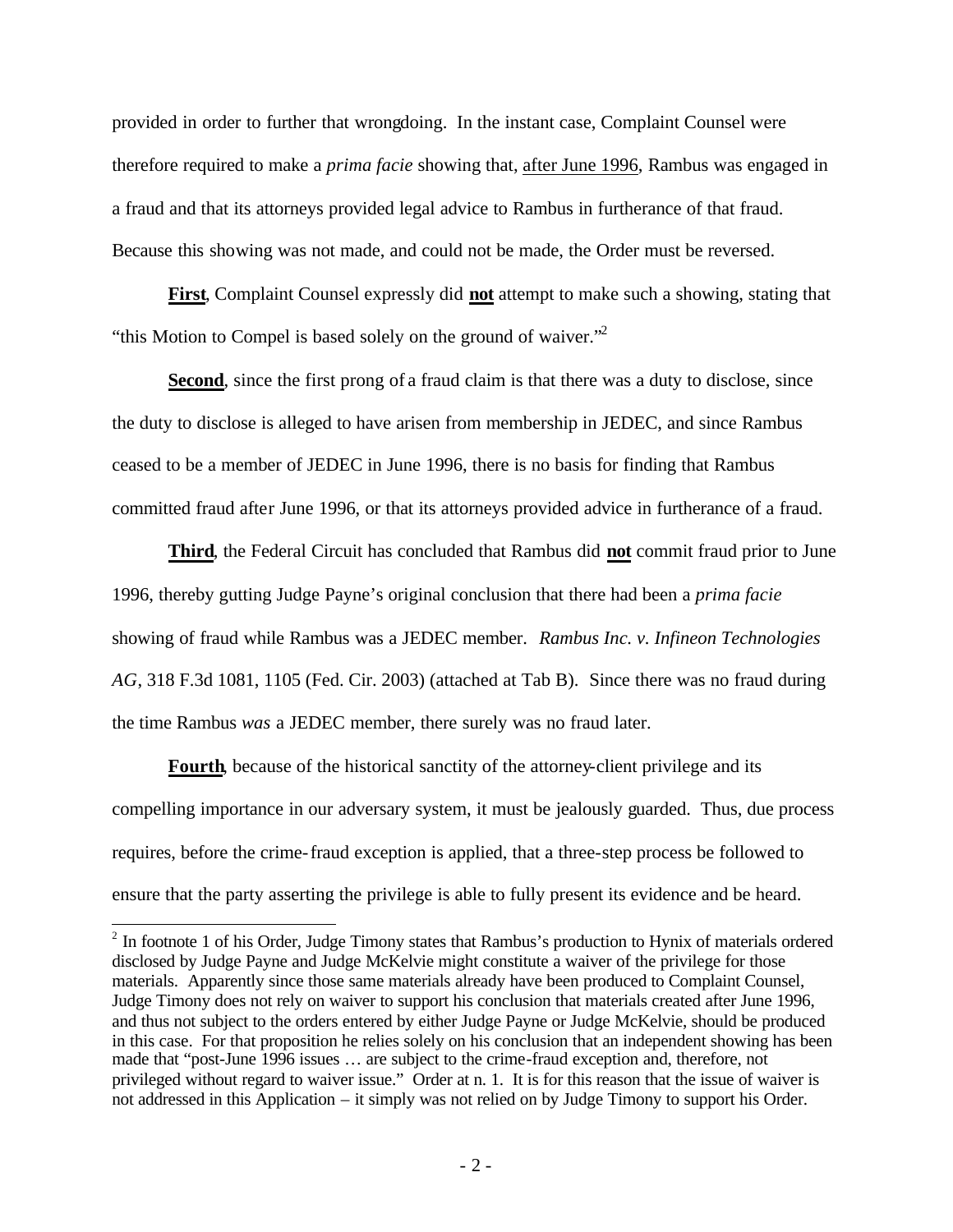*Haines v. Liggett Group, Inc.*, 975 F.2d at 96-97. Although Rambus alerted Judge Timony to each of these three protections guaranteed to it by the Constitution (*See* Tab F at 15-16), he afforded Rambus none of them.

For these and other reasons described below, Judge Timony's Order must be reversed, either upon reconsideration by Your Honor or upon interlocutory review by the Commission.

#### **III. FACTUAL BACKGROUND**

On March 7, 2001, Judge Payne ruled in the *Infineon* litigation that Rambus forfeited its attorney-client privilege under the crime-fraud exception for various communications relating to patent applications on SDRAM between 1991 and the end of June 1996. (A copy of this order is attached at Tab C.) On April 4, 2001, the Federal Circuit denied a petition for mandamus challenging Judge Payne's crime-fraud order. *In re Rambus Inc.*, 7 Fed. Appx. 925 (Fed Cir. 2001) (a copy is attached at Tab D). The *Infineon* case then proceeded to trial and the jury returned a fraud verdict in favor of Infineon. Rambus moved for JMOL, and Judge Payne granted the motion as to DDR-SDRAM, agreeing that Rambus could not have committed fraud after leaving JEDEC in June  $1996<sup>3</sup>$  because it owed no duty to disclose patents or patent applications after its departure, and because formal work on DDR-SDRAM standards did not begin until after Rambus had left. *Rambus, Inc. v. Infineon Technologies AG*, 164 F. Supp. 2d 743, 765-67 (E.D. Va. 2001). Judge Payne denied the motion as to SDRAM, noting, *inter alia*, that "[c]onsideration of the SDRAM standard began in 1991 and a standard was eventually adopted in 1993" (*id.* at 748), within the period of Rambus's membership in JEDEC. Judgment was entered on August 21, 2001. Rambus appealed the next day.

 $\overline{\phantom{a}}$  $3$  Rambus attended its last JEDEC meeting on December 6, 1995, and formally withdrew from JEDEC by letter dated June 17, 1996. *Rambus, Inc. v. Infineon Technologies AG*, 164 F. Supp. 2d 743, 765 (E.D. Va. 2001); Complaint in *In the Matter of Rambus Incorporated*, Docket No. 9302 ("Complaint") at ¶ 41.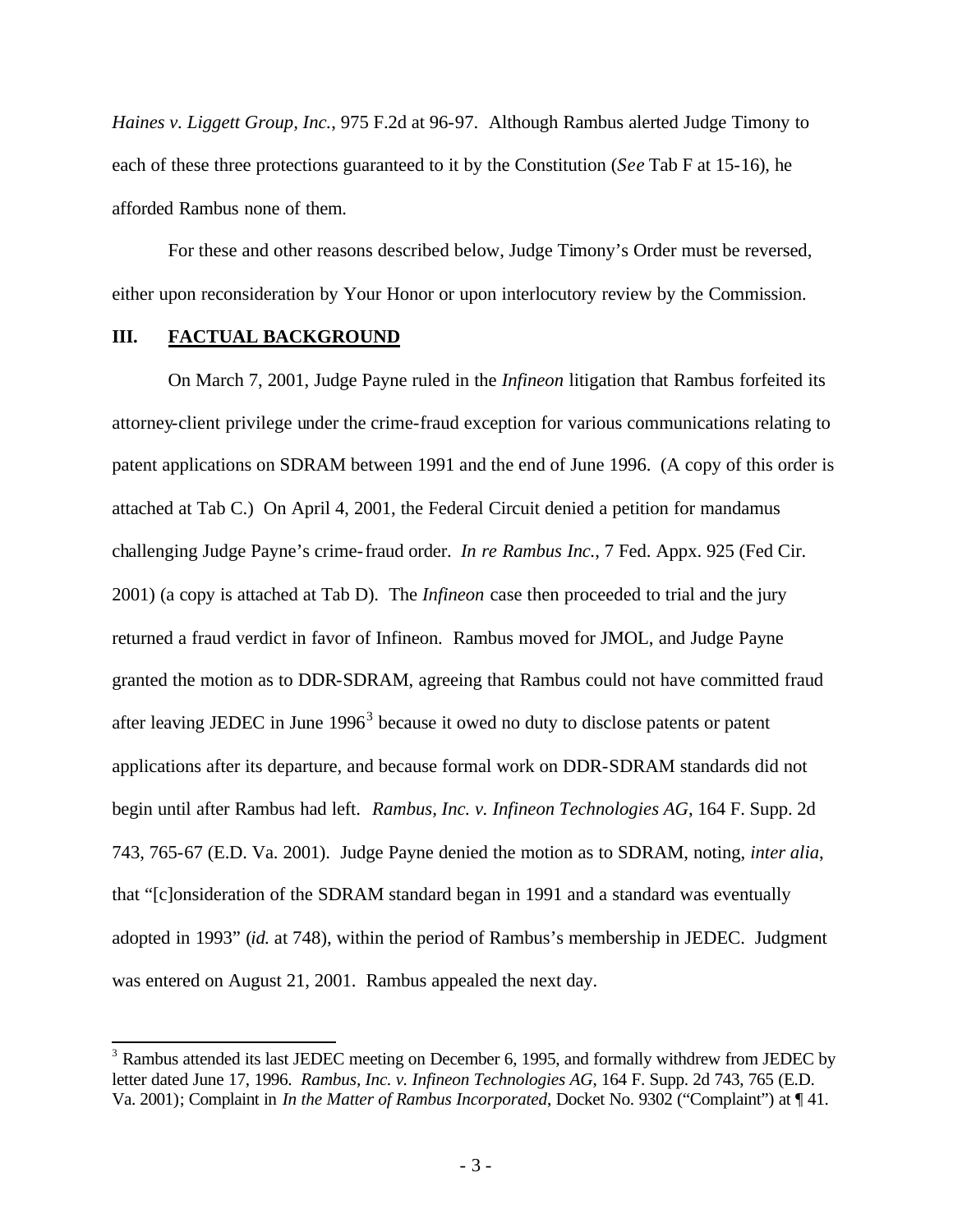On January 7, 2003, Complaint Counsel filed the Motion here at issue. A copy of the Motion and the papers filed in its support are attached at Tab  $E<sup>4</sup>$  Complaint Counsel expressly stated that they were seeking relief "solely on the ground of waiver," and expressly reserved the right to later present evidence and then to ask Your Honor to find that they had made a *prima facie* showing that the crime-fraud exception should be applied. Motion at 4-5.<sup>5</sup>

On January 21, 2003, Rambus filed a Memorandum in Opposition to Complaint Counsel's Motion to Compel ("Opposition"), attached at Tab F. On January 28, 2003, Complaint Counsel filed a Response to Rambus Inc.'s Opposition ("Reply"), attached at Tab G. On January 31, 2003, Rambus filed a Memorandum in Opposition to Complaint Counsel's Motion to File a Reply Memorandum In Support of Their Motion to Compel ("Sur-Reply"), attached at Tab H.

On January 29, 2003, while the briefing on this motion was ongoing, the Federal Circuit ruled on the *Infineon* appeal. *See* Tab B. Significantly, the Court reversed the only portion of the jury's fraud verdict that had survived the motion for JMOL, holding that Rambus had not breached any duty to disclose patents or patent applications to JEDEC.

> In sum, substantial evidence does not support the jury's verdict that Rambus breached its duties under the EIA/JEDEC [patent disclosure] policy. Infineon did not show the first element of a Virginia fraud action and therefore did not prove fraud associated with the SDRAM standard. No reasonable jury could find otherwise. The district court erred in denying JMOL of no fraud on the SDRAM verdict.

 $\overline{a}$ <sup>4</sup> Because the documents attached at Tabs E, G and H contain confidential information, they are being filed in a separate Confidential Appendix.

 $<sup>5</sup>$  Complaint Counsel's motion and supporting papers are quite voluminous. The entirety of their</sup> submission, except for the portion that was provided in an alternative media format, is attached at Tab E. Throughout this Application the citation to the materials that are attached at Tab E will be to the supporting memorandum that follows immediately after the two-page motion itself, and for simplicity, that memorandum will simply be cited as "Motion."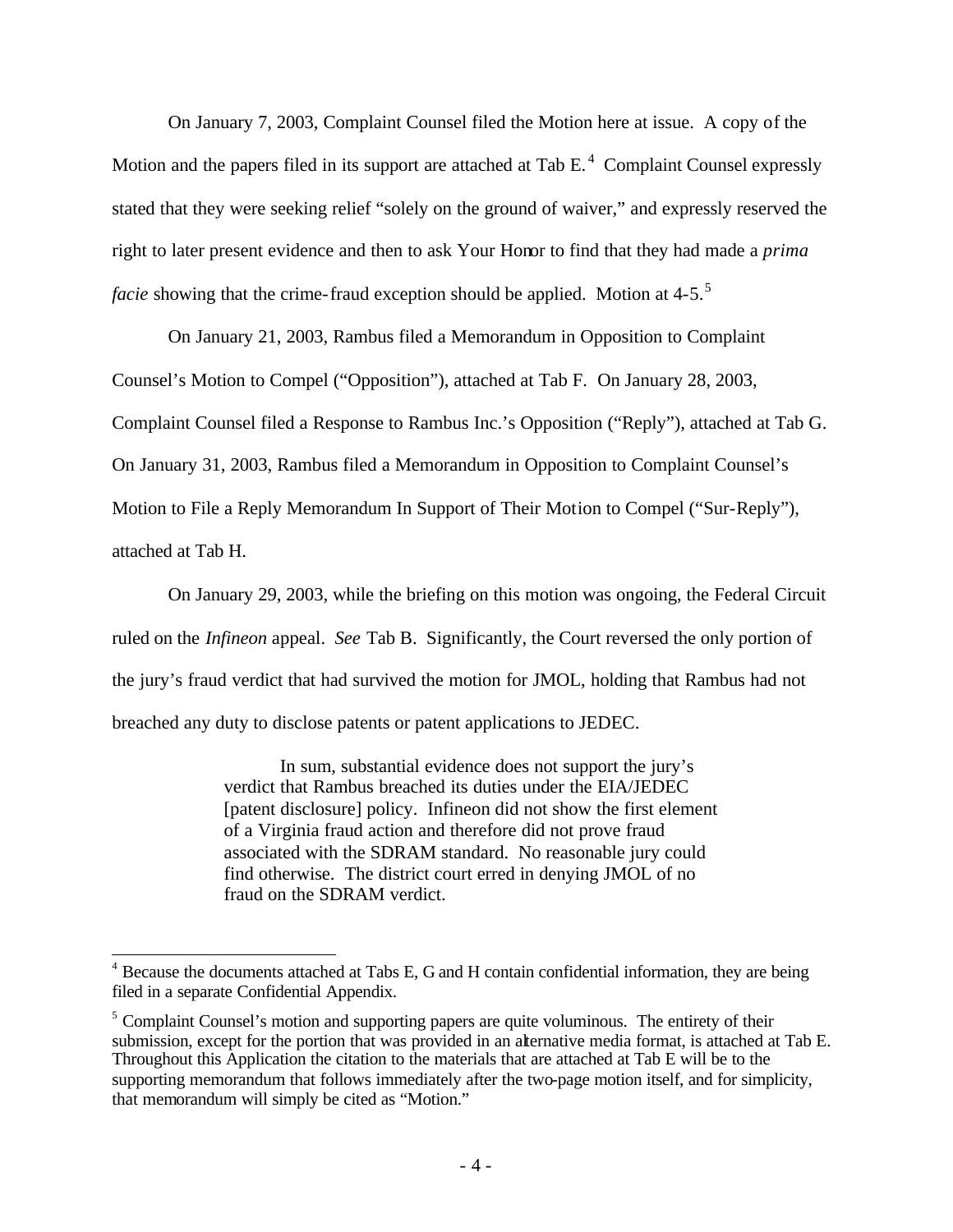Rambus, 318 F.3d at 1105.<sup>6</sup> The Court affirmed the grant of JMOL of no fraud on the DDR-SDRAM standard. *See id.* ("Because Infineon did not show that Rambus had a duty to disclose before the DDR-SDRAM standard-setting process formally began, the district court properly granted JMOL of no fraud in Rambus's favor on the DDR-SDRAM verdict.").

On February 28, 2003, his last day in office, Judge Timony granted the Motion and issued the three-page Order at issue here.<sup>7</sup> The Order explains that the Motion was granted because Judge Timony found that Complaint Counsel had "made a sufficient *prima facie* showing that Rambus was involved in an ongoing fraud post-June 1996." In granting the Motion, Judge Timony did not rely on the waiver argument, the sole ground asserted by Complaint Counsel in support of the Motion. There was no hearing on the Motion.

The Order first recites four facts in support of a *prima facie* showing of fraud warranting application of the crime-fraud exception for "[JEDEC] and computer random access memory ("RAM") patents and patent application related discussions and documents otherwise protected by the attorney-client or the attorney work product privileges that occurred or were generated after June 1996."

- a. Rambus participated in JEDEC through June 1996;
- b. Through this participation, Rambus knew or should have known the JEDEC standards for RAM, as developed through June 1996, would infringe on patents held or applied for by Rambus;
- c. Rambus knew or should have known that these infringements could potentially lead to substantial licensing fees or damages for Rambus; and

 $\overline{a}$ <sup>6</sup> Earlier in its opinion the Federal Circuit had described the first element of a Virginia fraud action as being "a false representation (or omission in the face of a duty to disclose)." *Id.* at 1096.

 $<sup>7</sup>$  In fact, two versions of the Order were issued, but it appears that the Commission's records contain only</sup> the second version, and it is that version that is attached at Tab A and that is addressed herein. The Order here at issue was the seventh of eight orders issued in Judge Timony's last three days on the bench, a compressed schedule necessitated by Complaint Counsel's selective timing of these motions, some of which, such as the Motion here at issue, could have been filed months earlier and considered by Judge Timony without the press of imminent retirement.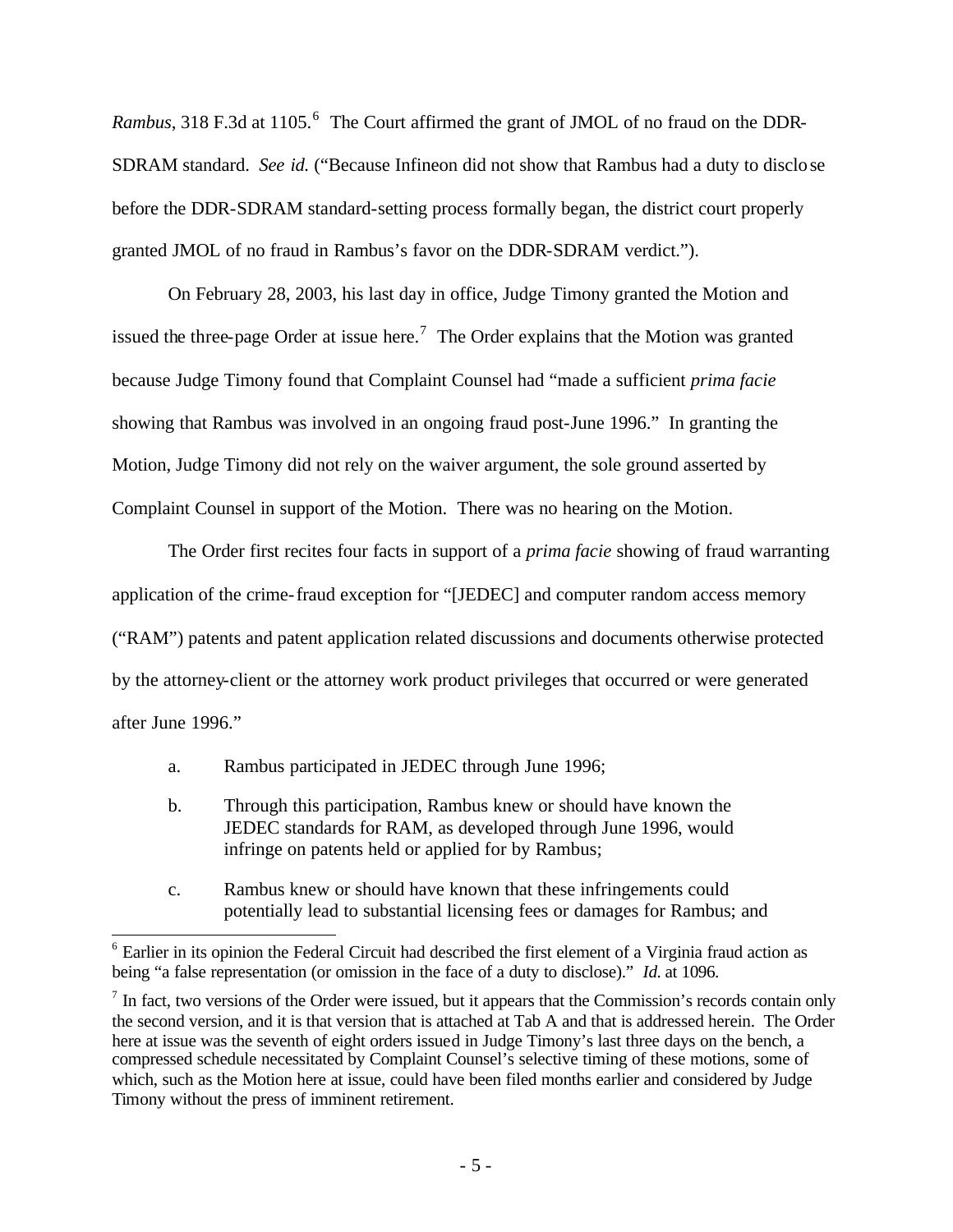d. Rambus, before it ceased participation in JEDEC in June 1996, failed to disclose the existence of the patents it either held or had applied for that could be infringed by the proposed JEDEC standards to the other JEDEC participants.

Order at 2. Judge Timony then went on to find that "[e]ven after Rambus left JEDEC in June 1996, it apparently continued to prosecute patents and patent applications that it knew or should have known from its participation in JEDEC could be of significant value to it." Order at 3. Based on these "facts," Judge Timony concluded that "Complaint Counsel has made a sufficient *prima facie* showing that Rambus was involved in an ongoing fraud post-June 1996 concerning the RAM patents it held and had applied for to permit discovery under the crime fraud exception. Consequently, there is no reason why discovery under the crime-fraud exception must be limited only up to June 1996, the date when Rambus dropped out of JEDEC." Order at 3.

#### **IV. ARGUMENT**

 $\overline{a}$ 

That the Order grants the Motion on a ground not advanced by Complaint Counsel (and thus not briefed by Rambus), that it fails to disclose any factual basis for the existence of a duty to disclose patents or patent applications to JEDEC after Rambus ceased to be a member of JEDEC, that it utterly fails to account for, or even mention, the Federal Circuit's conclusive rejection of the fraud theory in *Infineon*, and the manifest injustice – of Constitutional moment – worked by the failure to afford Rambus the evidentiary hearing to which it is entitled, each, standing alone, justify reconsideration and reversal. *See, e.g., In re Intel,* 1998 FTC LEXIS 188, \*1 (Jul. 31, 1998); *In re Int'l Ass'n of Conference Interpreters*, 1996 FTC LEXIS 126, \*1 (Apr. 12, 1996).<sup>8</sup> But, these errors do not stand alone. They are all combined in a single three-page

 $8$  As the federal courts recognize, a tribunal has the inherent power to reconsider orders where the court committed clear error or the initial decision was "manifestly unjust." *See School Dist. No. 1J v. AC&S, Inc.*, 5 F.3d 1255, 1263 (9th Cir. 1993) (reconsideration proper to correct clear error or manifest injustice); *Bhatnagar v. Surrendra Overseas Ltd.*, 52 F.3d 1220, 1231 (3d Cir. 1995) (reconsideration of non-final orders within inherent power of the court); *United States v. Roberts*, 978 F.2d 17, 21 (1st Cir.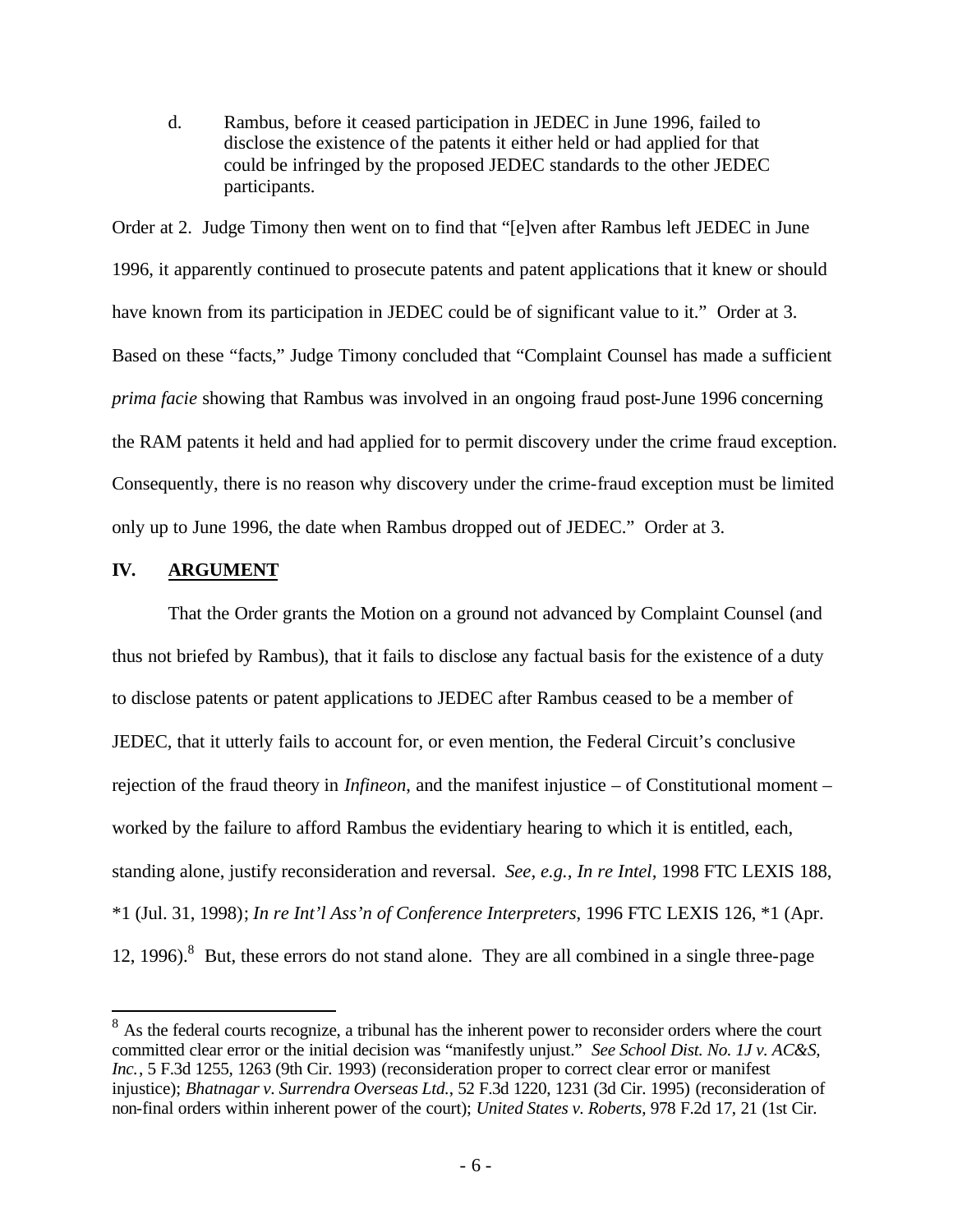Order that reflects an utter disregard for the law, for the facts and for Rambus's due process rights. We implore Your Honor to set right this injustice.

If Your Honor declines to reconsider Judge Timony's Order, then we ask, pursuant to Commission Rule of Practice 3.23(b), that you certify the Order to the Commission for its interlocutory review. As explained further below, the Order "involves a controlling question of law as to which there is substantial ground for difference of opinion and … an immediate appeal from the ruling may materially advance the ultimate termination of the litigation or subsequent review will be an inadequate remedy." 16 C.F.R. § 3.23(b).

# **A. It Was Clear Error To Grant The Motion On A Ground Not Argued By Complaint Counsel.**

As noted earlier, Complaint Counsel expressly stated that the Motion was "based solely

on the ground of waiver." Motion at 4. Consequently, Rambus did not present briefing,

argument or evidence to demonstrate that a *prima facie* showing cannot be made to support

extension of the crime-fraud exception beyond June 1996. *See, e.g.,* Opposition at 4-5.

 $\overline{a}$ 

Due process fundamentally requires notice and a meaningful opportunity to be heard.

See Goldberg v. Kelly, 397 U.S. 254, 267-68 (1970). The Order plainly fails the test.<sup>9</sup> Judge

<sup>1992) (&</sup>quot;requests for reconsideration rely, in the last analysis, on the trial court's inherent power to afford relief from interlocutory decisions"); *Greene v. Union Mut. Life Ins. Co.*, 764 F.2d 19, 22-23 (1st Cir. 1985) (Breyer, J.) (court has inherent power to reconsider interlocutory order as justice requires). Deciding a matter not briefed by either party also is grounds for reconsideration. *See Above The Belt, Inc. v. Mel Bohannan Roofing, Inc*., 99 F.R.D. 99, 101 (E.D. Va. 1983) ("The motion to reconsider would be appropriate where … [the Court] has made a decision outside the adversarial issues presented to the Court by the parties….").

<sup>&</sup>lt;sup>9</sup> Normally, the adequacy of a particular hearing procedure is determined by balancing three factors: the nature of the individual interest at stake; the risk of erroneous deprivation and probable value of additional safeguards; and the nature of the governmental interest involved. *See Logan v. Zimmerman Brush Co.*, 455 U.S. 422, 434 (1982). But, when there is no notice given and no hearing provided, and when the interest at stake is one's right to protect privileged attorney-client communications, we need spend no more time on the balancing test. The scales here tip entirely in favor of Rambus, who must be given some notice and some right to be heard, rather than none.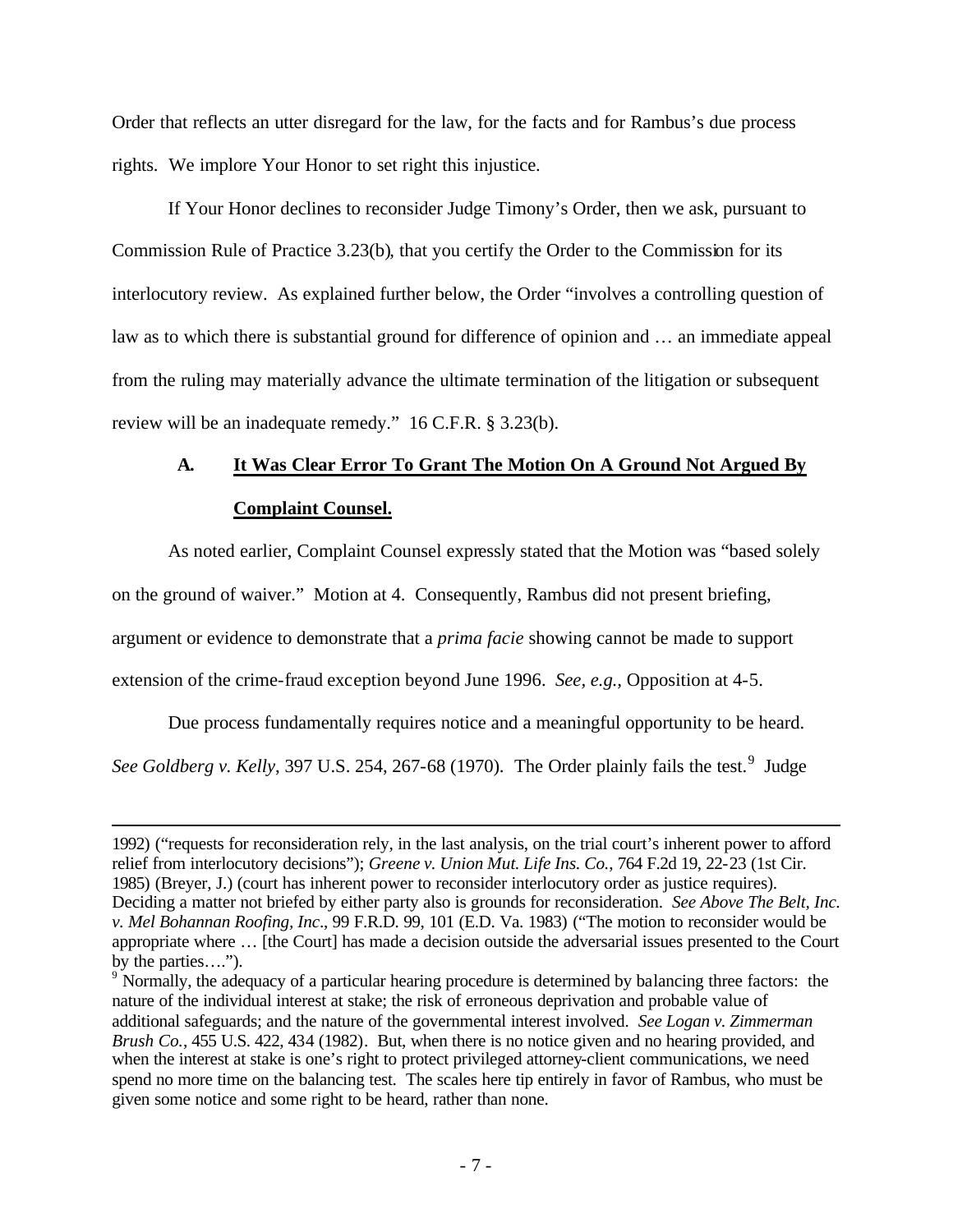Timony decided the Motion on a ground that was not briefed and which Complaint Counsel expressly stated that they were not arguing, and he did so without giving Rambus any notice of his intent to adopt this independent ground as the basis for the Order. The Order must, therefore, on this ground alone, be reversed.

# **B. Rambus Was Under No Duty To Disclose Patents Or Patent Applications After June 1996, And Thus There Could Be No Fraud After That Date.**

Complaint Counsel allege that JEDEC members had a certain duty to disclose patents and patent applications. *See, e.g.,* Complaint at ¶ 24. Complaint Counsel further allege that, while a member of JEDEC, Rambus violated this duty. Complaint at ¶ 80. Complaint Counsel make no allegation that Rambus had a duty to disclose patents or patent applications to JEDEC after its membership in JEDEC came to an end in June 1996. In granting Rambus's motion for JMOL as to DDR-SDRAM, Judge Payne reached the same conclusion, holding that there was no duty to disclose once Rambus's membership in JEDEC ended. *Rambus*, 164 F. Supp. 2d at 765-67. Most recently, the Federal Circuit affirmed the grant of JMOL as to DDR-SDRAM, again making plain that Rambus had no disclosure duty under JEDEC's rules after its membership in JEDEC ended. *See Rambus*, 318 F.3d at 1105.

It is thus not surprising that the Order fails to identify any duty to disclose patents or patent applications that was imposed on Rambus after June 1996. There was no such duty. Judge Timony's silence on this point – his failure to state that Rambus had a duty to disclose patents or patent applications after June 1996 and his failure to identify the source of any such duty – speak volumes. In the absence of a duty to disclose there can be no fraud  $10^{\circ}$  and, in the

 $\overline{a}$ 

 $10$  The first element of fraud is "a false representation (or omission in the face of a duty to disclose)." *Rambus v. Infineon*, 318 F.3d at 1096 "A party's silence or withholding of information does not constitute fraud in the absence of a duty to disclose that information." *Id. See also Remington Rand Corp. v. Amsterdam-Rotterdam Bank, N.V.*, 68 F.3d 1478, 1483 (2d Cir. 1995) ("a concealment of a fact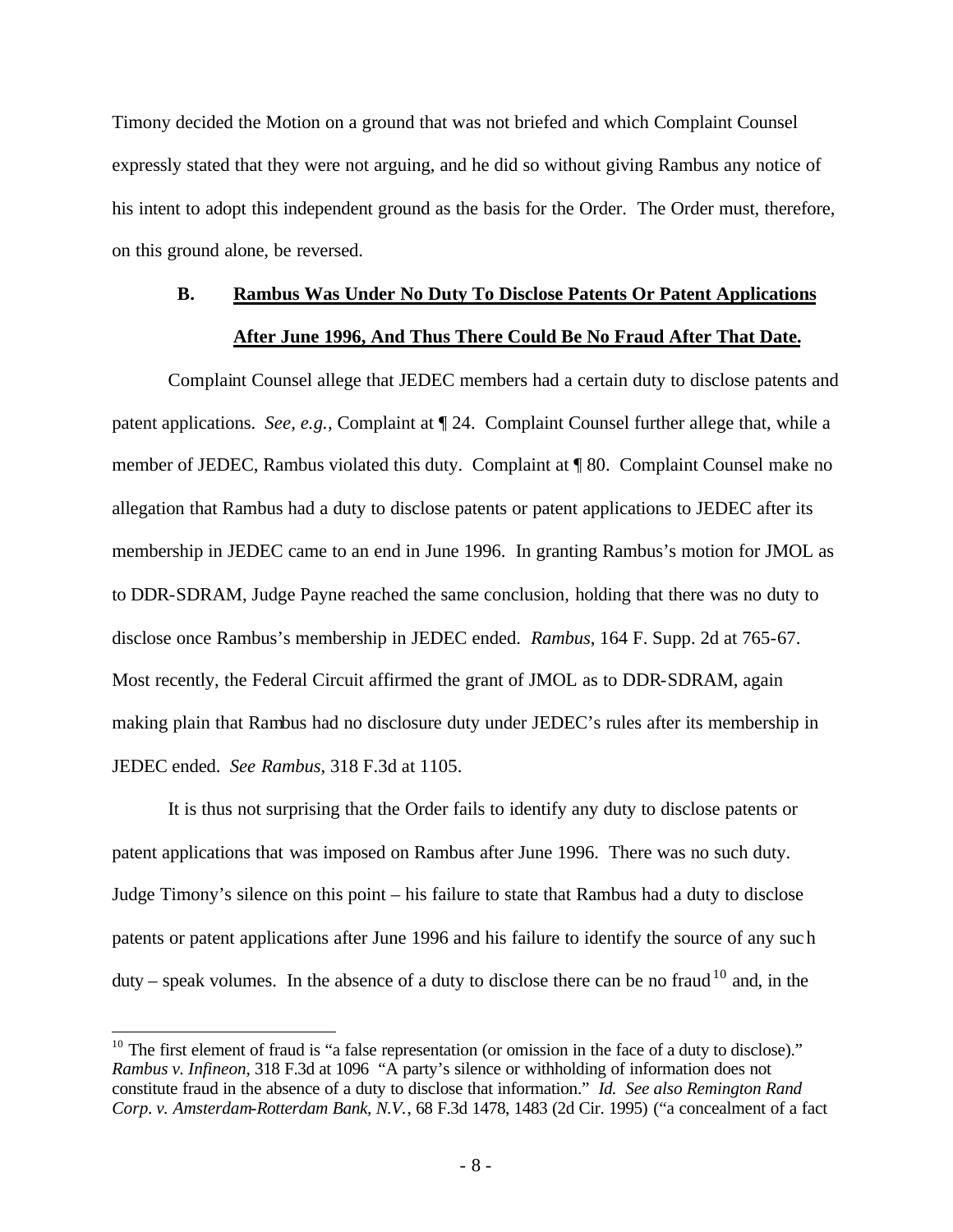absence of any fraud, the crime-fraud exception cannot be applied.<sup>11</sup> For this additional reason, the Order must be reversed.

# **C. Judge Payne's Prior Finding That A***Prima Facie* **Showing Of Fraud Had Been Made Is Of No Further Force In Light Of The Federal Circuit's Reversal Of The** *Infineon* **Fraud Judgment.**

To the extent the Order relies on Judge Payne's crime-fraud ruling in *Infineon* and then seeks to extend it beyond June 1996, the Order is clearly erroneous and an abuse of discretion. The Federal Circuit has now conclusively established that Rambus did not commit fraud prior to June 1996.

When Rambus sought mandamus on Judge Payne's crime-fraud ruling, the Federal Circuit denied the writ, noting that Rambus's argument was "premised on its factual assertion that it was under no duty pursuant to its membership in JEDEC to disclose the applications." *In re Rambus Inc.*, 7 Fed. Appx. 925, 927 (Fed. Cir. 2001). In order to prevail, the Court ruled, Rambus would have had to show that Judge Payne's preliminary *factual* finding that this duty existed was a "clear abuse of discretion or usurpation of judicial power." *Id.*, at 926.

Whether Judge Payne's preliminary factual finding was correct at the time, based on the evidence then presented, we now know that it was incorrect based on the full evidentiary record at trial. "Infineon did not show the first element of a Virginia fraud action and therefore did not prove fraud associated with the SDRAM standard. No reasonable jury could find otherwise.

 $\overline{a}$ 

supports a cause of action for fraud only if the non-disclosing party has a duty to disclose"); *In re Eashai*, 87 F.3d 1082, 1089 (9th Cir. 1996) ("Under common law, a false representation can be established by an omission when there is a duty to disclose.").

 $11$  Before a court can vitiate the attorney-client privilege with a crime-fraud ruling, the party challenging the privilege must establish a *prima facie* case of the alleged crime or fraud. *See Clark v. United States*, 289 U.S. 1, 14-15 (1933); *Haines v. Liggett Group, Inc.*, 975 F.2d 81, 95 (3d Cir. 1992); *In re Rambus Inc.*, 7 Fed. Appx. 925, 927 (Fed. Cir. 2001).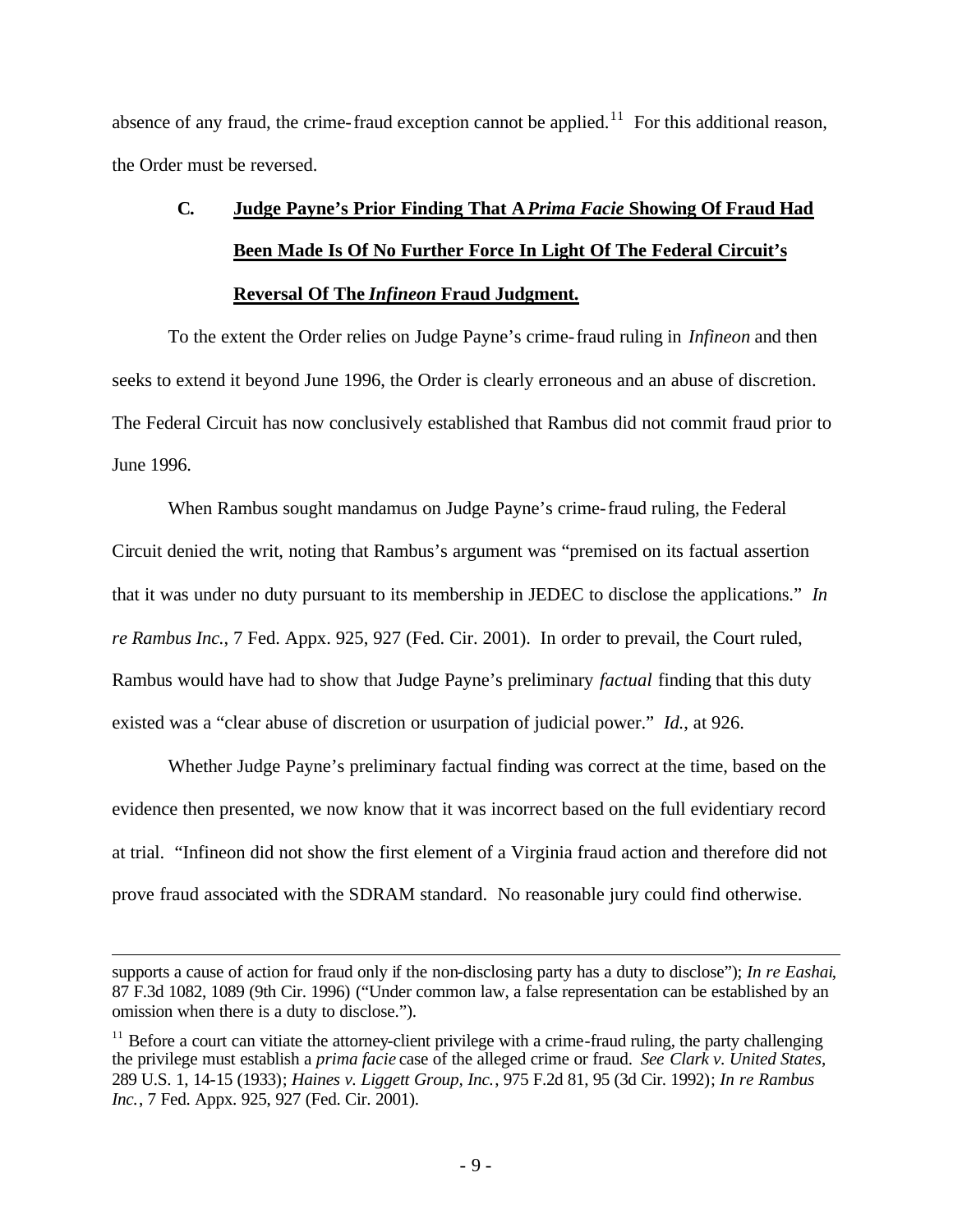The district court erred in denying JMOL of no fraud on the SDRAM verdict." *Rambus*, 318 F.3d at 1105. The Court of Appeals similarly affirmed the JMOL of no DDR-SDRAM fraud. "Because Infineon did not show that Rambus had a duty to disclose before the DDR-SDRAM standard-setting process formally began, the district court properly granted JMOL of no fraud in Rambus's favor on the DDR-SDRAM verdict." *Id.* Thus, no vitality remains in Judge Payne's pre-trial ruling that a *prima facie* showing of fraud had been made.

Indeed, it is difficult to imagine how, on any factual record, one could today conclude that a *prima facie* showing of fraud has been made. But, the relevant question is not whether one could hypothesize evidence that would be sufficient to overcome the Federal Circuit's decision. The relevant question here is *whether* Judge Timony found such evidence existed. How did he, in light of the Federal Circuit's decision, conclude that a *prima facie* showing of fraud had been made? It is impossible to know, since in the Order he does not even mention the Federal Circuit's decision. Giving all benefit of the doubt to the Order in an effort to rationalize it with the Federal Circuit's opinion, we might assume that Judge Timony agreed with the Federal Circuit that Rambus did not have any patents or patent applications as of June 1996 that were required to be disclosed to JEDEC. If so, then he must have concluded that patents or patent applications that Rambus later obtained (after June 1996) were later required to be disclosed. But, as shown above, *supra* at 8-9, Rambus had no duty after June 1996 to disclose patents or patent applications to JEDEC. Perhaps Judge Timony was aware of this – he does not suggest there was any duty to disclose after June 1996 – or perhaps he overlooked the requirement that there must be such a duty for a claim of fraud to lie. In either set of circumstances, however, the Order cannot stand and must be reversed.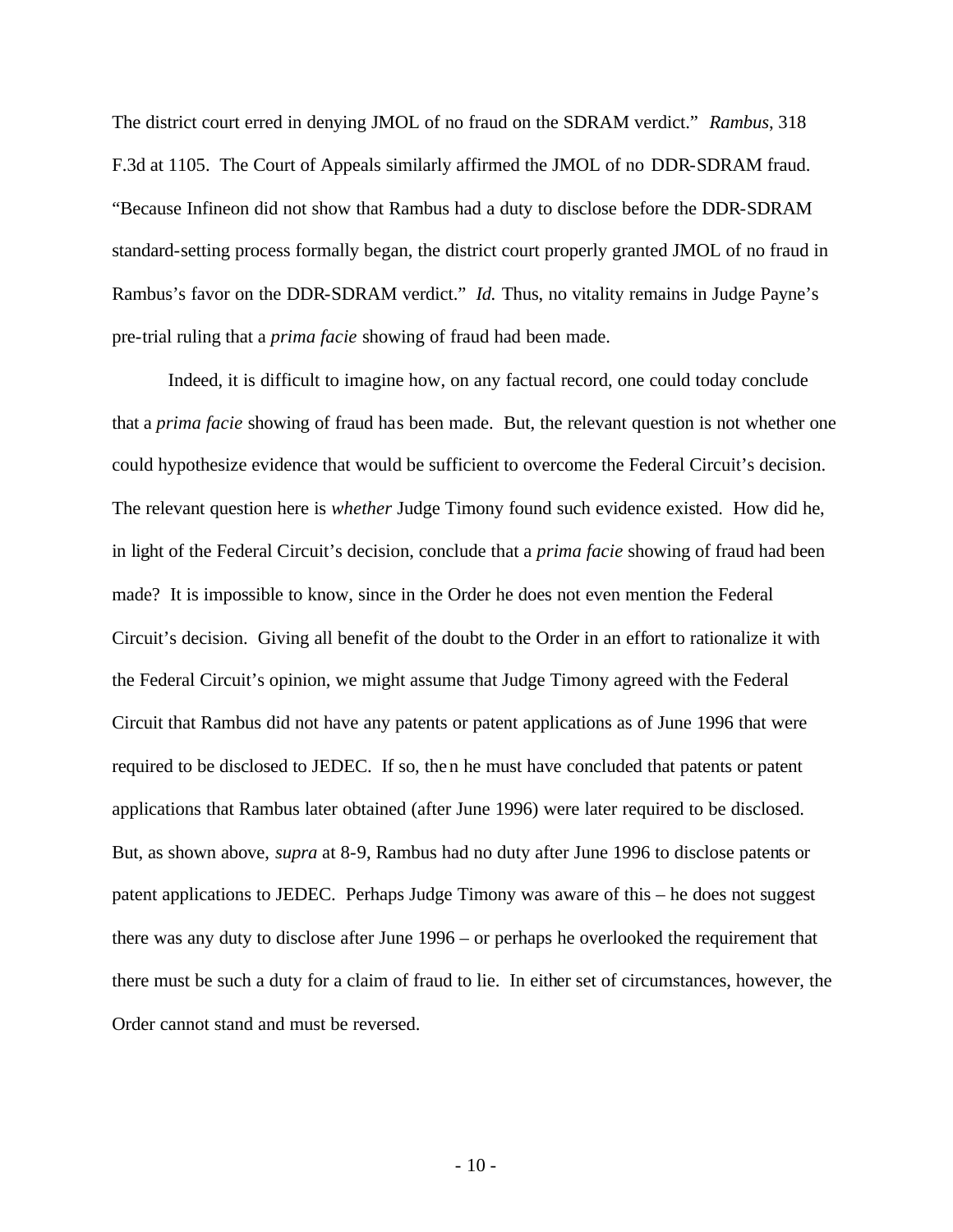# **D. Failure To Follow The Settled Procedure For Evaluating A Claim That The Crime-Fraud Exception Applies Denied Rambus Its Right To Due Process.**

Determining whether a crime-fraud exception applies in a civil action requires a threestep analysis: (1) the tribunal first must determine whether the party challenging the privilege has made a sufficient factual showing that the crime-fraud exception applies to justify *in camera* review of the documents in question; (2) then, the tribunal must review the documents in question, *in camera*, in order to determine if, in fact, the privileged communications from attorney to client were in furtherance of a fraud; and, (3) finally, the party invoking the privilege – here, Rambus – "has the absolute right to be heard by testimony and argument" before the crime-fraud exception is applied. *Haines v. Liggett Group, Inc.*, *supra* at 96-97; *see also In re General Motors Corp.*, 153 F.3d 714, 716 (8th Cir. 1998) ("[T]he district court may not … compel production without permitting the party asserting the privilege, to present argument and evidence."); *In re Feldberg*, 862 F.2d 622, 626 (7th Cir. 1988) (Easterbrook, J.) (party asserting privilege should have opportunity to rebut evidence of crime or fraud); *Sigma-Tau Industrie Farmaceutiche Riunite, S.p.A. v. Lonza, Ltd.*, 48 F. Supp. 2d 16, 18-19 (D.D.C. 1999); *Laser Indus., Ltd. v. Reliant Tech., Inc.*, 167 F.R.D. 417, 431 (N.D. Cal. 1996). "The importance of the privilege … as well as fundamental concepts of due process require that the party defending the privilege be given the opportunity to be heard." *Haines*, 975 F.2d at 97. The Third Circuit reasoned in *Haines* that the reliability of a crime fraud ruling could only be assured by committing the weighing of the evidence to the adversarial process. *Id.* Judge Timony committed clear error by refusing Rambus a hearing and choosing, instead, to weigh, on his own and without Rambus's input, the crime-fraud "evidence" referenced in the Order.

In the Order, Judge Timony sought to justify his failure to allow Rambus to be heard. He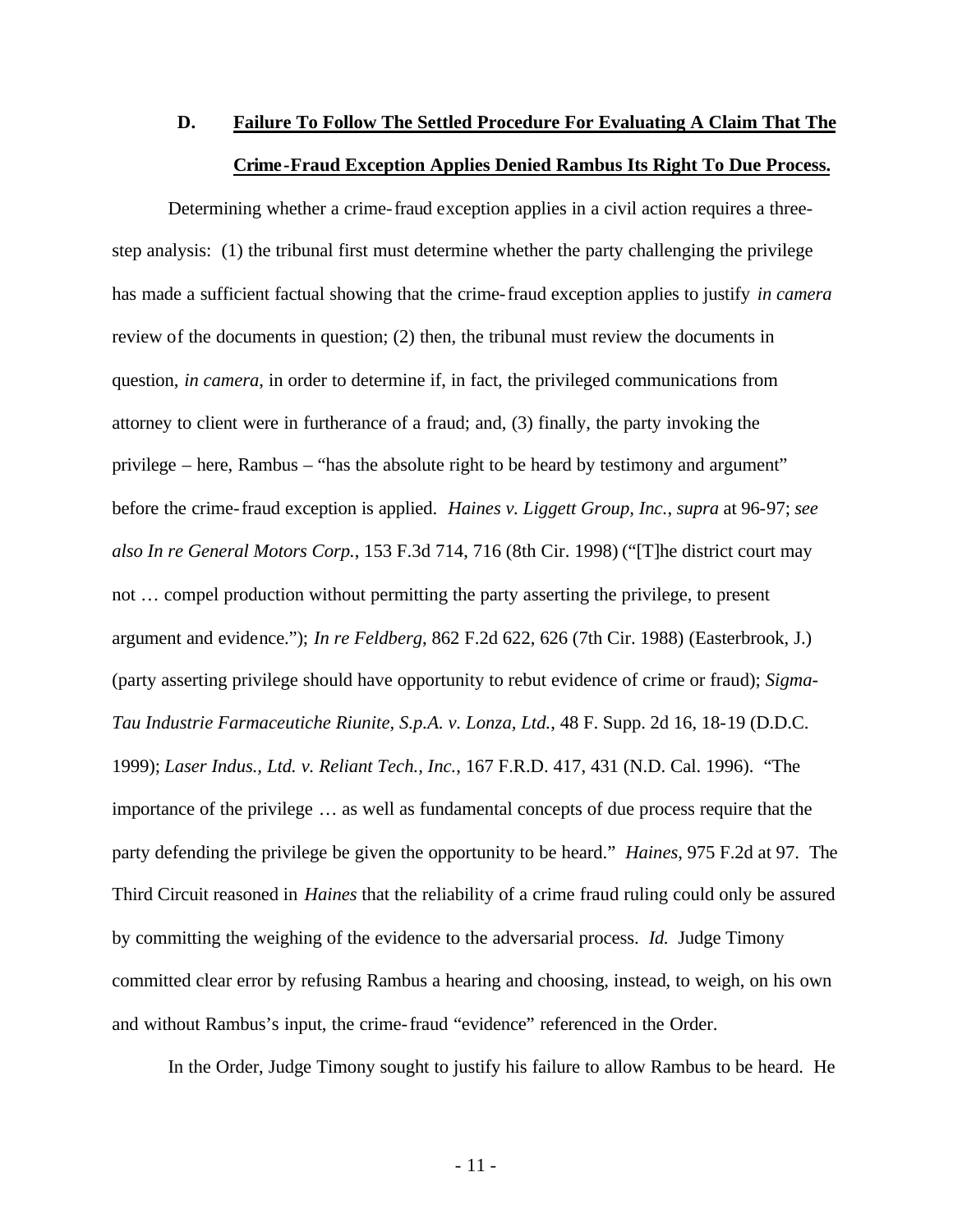wrote that "[a] determination of whether a *prima facie* case of fraud is established can be made based on documentary evidence and sworn testimony, without a he aring," citing *In re Vargas*, 723 F.2d 1461, 1467 (10th Cir. 1983). Order at 3, n. 2. *Vargas*, however, is inapposite. It arose in the context of a grand jury proceeding, where different public interests – secrecy, prompt administration of the criminal laws, and the investigative rather than adversarial nature of the grand jury – are balanced against due process concerns and the zealous protections afforded the attorney-client relationship and the privilege that lies at its core. Plainly, different standards for determining the existence of the crime-fraud exception are applied in the context of grand jury proceedings than in adversarial civil litigation.<sup>12</sup> The D.C. Circuit, for instance, recognizes that an *in camera* proceeding to determine the existence of a crime-fraud exception is *only* proper "when such proceedings are *necessary to ensure the secrecy* of the ongoing grand jury proceedings." *In re Sealed Case*, 151 F.3d 1059, 1075 (D.C. Cir. 1998) (emphasis added) (observing that *in camera, ex parte* proceedings "generally deprive one party to a proceeding of a full opportunity to be heard on an issue and thus should only be used where a compelling interest exists" (citation omitted)). No compelling interest, such as the interest in grand jury secrecy, is present here that would justify depriving Rambus of a hearing.

In adversarial civil cases the courts uniformly require the three-step process outlined in *Haines.* Indeed, in the Tenth Circuit, where *Vargas* was decided, the courts hold that, in an adversarial civil case "[w]here a fact finder undertakes to weigh evidence in a proceeding seeking an exception to the privilege, the party invoking the privilege has an absolute right to be

 $\overline{a}$ 

<sup>&</sup>lt;sup>12</sup> *See In re Impounded*, 241 F.3d 308, 317 n.9 (3d Cir. 2001) ("Because the need for secrecy in grand jury proceedings prohibits an adversarial proceeding regarding ex parte, in camera evidence, courts may rely exclusively on ex parte materials in finding sufficient prima facie evidence to invoke the crime fraud exception …."); *In re Grand Jury Subpoena*, 223 F.3d 213, 218 (3d Cir. 2000) (distinguishing crime fraud challenge in grand jury proceeding); *cf. In re Grand Jury Proceedings*, 183 F.3d 71, 79 (1st Cir. 1999).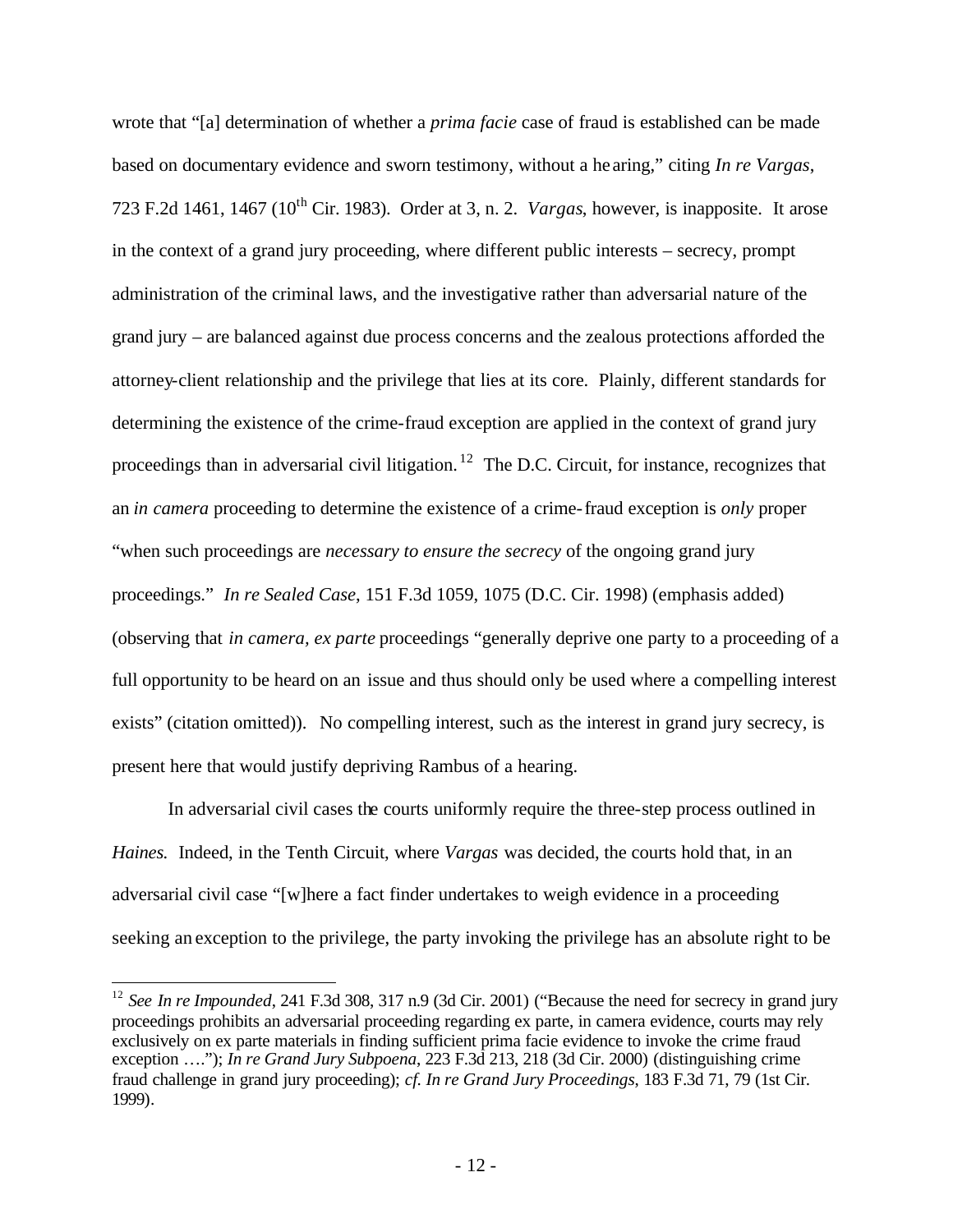heard by testimony and argument." *See In re M & L Business Machine Co., Inc.*, 167 B.R. 937, 942 (D. Colo. 1994) (quoting *Haines*). In relying on *Vargas*, Judge Timony clearly applied the wrong law, in the wrong situation and, not surprisingly, arrived at the wrong result. His failure to allow Rambus a hearing in accordance with the procedures outlines in *Haines* is reason enough to reverse the Order.

# **E. The Order Meets The Standard For Interlocutory Appeal To The Full Commission Set Forth In Rule 3.23(B).**

There are two prongs to Rule 3.23(b). Interlocutory appeal to the Commission may be allowed only if (1) "the ruling involves a controlling question of law … as to which there is substantial ground for difference of opinion" and if (2) "an immediate appeal from the ruling may materially advance the ultimate termination of the litigation or subsequent review will be an inadequate remedy." Both prongs are easily satisfied here.

# **1. The Questions Raised In This Application Are Controlling And There Is Substantial Ground For Difference Of Opinion.**

As discussed above, the Order raises, but erroneously resolves, at least four questions of law.<sup>13</sup> Each of these questions is "controlling." Rule 3.23(b) borrows the "controlling" language of 28 U.S.C. § 1292(b), and "court interpretation of that statute is material." *In re BASF Wyandotte Corp.*, 1979 FTC LEXIS 77 at  $*2$  n.1 (Nov. 20, 1979). The courts generally conclude that interlocutory appeal should be limited to "exceptional circumstances [that] justify a departure from the basic policy of postponing appellate review until after entry of a final

 $\overline{\phantom{a}}$ 

 $13$  The Commission can resolve each of these questions as abstract issues of law without reference to a trial record. These are exactly the kinds of questions that interlocutory appeal exists to resolve. *See Ahrenholz v. Board of Trustees of University of Illinois*, 219 F.3d 674, 676-77 (7th Cir. 2000) (Posner, J.) (distinguishing "a pure question of law, something the court of appeals could decide quickly and cleanly without having to study the record" from a question of law requiring fact intensive review of a record, and holding that interlocutory appeal is provided to resolve these abstract issues of law in order to avoid "protracted, costly litigation").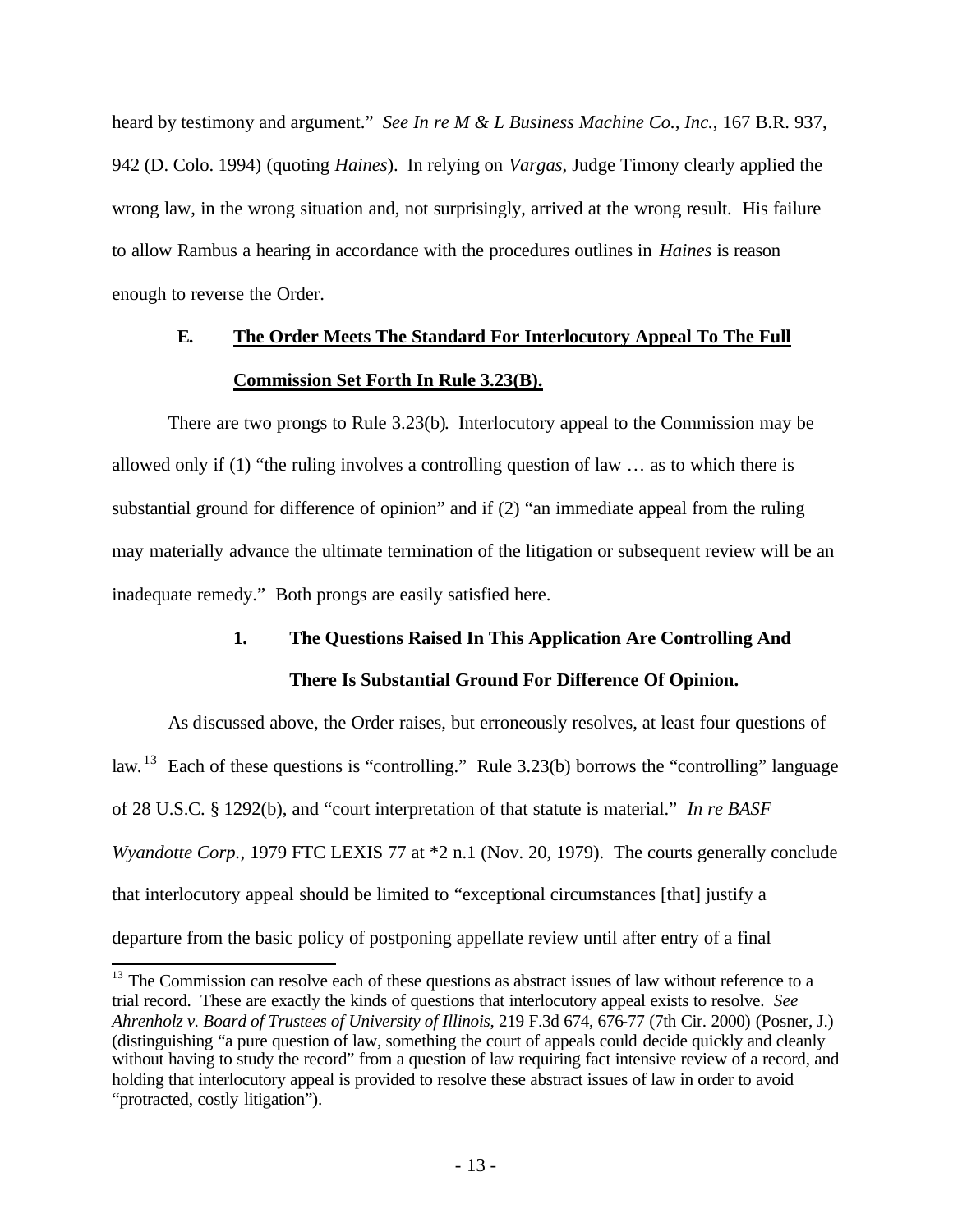judgment." *Coopers & Lybrand v. Livesay*, 437 U.S. 463, 475 (1978). Despite this high standard, however, the federal courts routinely grant both interlocutory appeal under § 1292(b) (finding the issue to be "controlling") and mandamus under 28 U.S.C. § 1651(a) to correct clearly erroneous privilege orders such as that here.<sup>14</sup> Thus, the only remaining question to be answered in satisfying the first prong is whether there is a substantial difference of opinion as to how the four questions at issue should be resolved; as previously demonstrated, there is overwhelming authority at odds with how Judge Timony answered each of those questions.

# **2. An Immediate Appeal Will Materially Advance The Ultimate Termination Of The Litigation And Subsequent Review Will Be An Inadequate Remedy.**

In January of this year, the D.C. Circuit had occasion to review a similar issue – there, whether to issue a stay and hear an emergency appeal from a ruling that an otherwise privileged document should be produced. In issuing a stay, the Court of Appeals held that release of the privileged document before the status of the privilege had been finally resolved would cause "irreparable injury," since "the general injury caused by the breach of the attorney-client privilege and the harm resulting from the disclosure of privileged documents to an adverse party

 $\overline{\phantom{a}}$ 

<sup>14</sup> *See Harper & RowPublishers, Inc. v. Decker*, 423 F.2d 487, 492 (7th Cir. 1970) ("because maintenance of the attorney-client privilege up to its proper limits has substantial importance to the administration of justice, and because an appeal after disclosure of the privileged communication is an inadequate remedy, the extraordinary remedy [of] mandamus is appropriate"); *In re Regents of the University of California*, 101 F.3d 1386, 1387 (Fed. Cir. 1996) ("a writ of mandamus may be sought to prevent the wrongful exposure of privileged communications"); *Haines v. Liggett Group, Inc.*, 975 F.2d 81, 89-91 (3d Cir. 1992) (granting mandamus on crime fraud); *In re Rambus Inc.*, 7 Fed. Appx. 925, 926- 27 (Fed. Cir. 2001) (observing that mandamus is proper to prevent wrongful exposure of privileged communications); *In re Columbia/HCA Healthcare*, 293 F.3d 289, 293 (6th Cir. 2002) (granting § 1292(b) appeal from order finding waiver); *Simon v. G.D. Searle & Co.*, 816 F.2d 397, 399 (8th Cir. 1987) (granting § 1292(b) appeal from privilege order); *Pritchard-Keang Nam Corp. v. Jaworski*, 751 F.2d 277, 278 (8th Cir. 1984) (reversing application of crime fraud exception on § 1292(b) appeal); *Duplan Corp. v. Deering Milliken, Inc.*, 540 F.2d 1215, 1216 (4th Cir. 1976) (§ 1292(b) appeal affirming order denying discovery of work product); *Garner v. Wolfinbarger*, 430 F.2d 1093, 1096-97 (5th Cir. 1970) (granting interlocutory appeal from order denying privilege).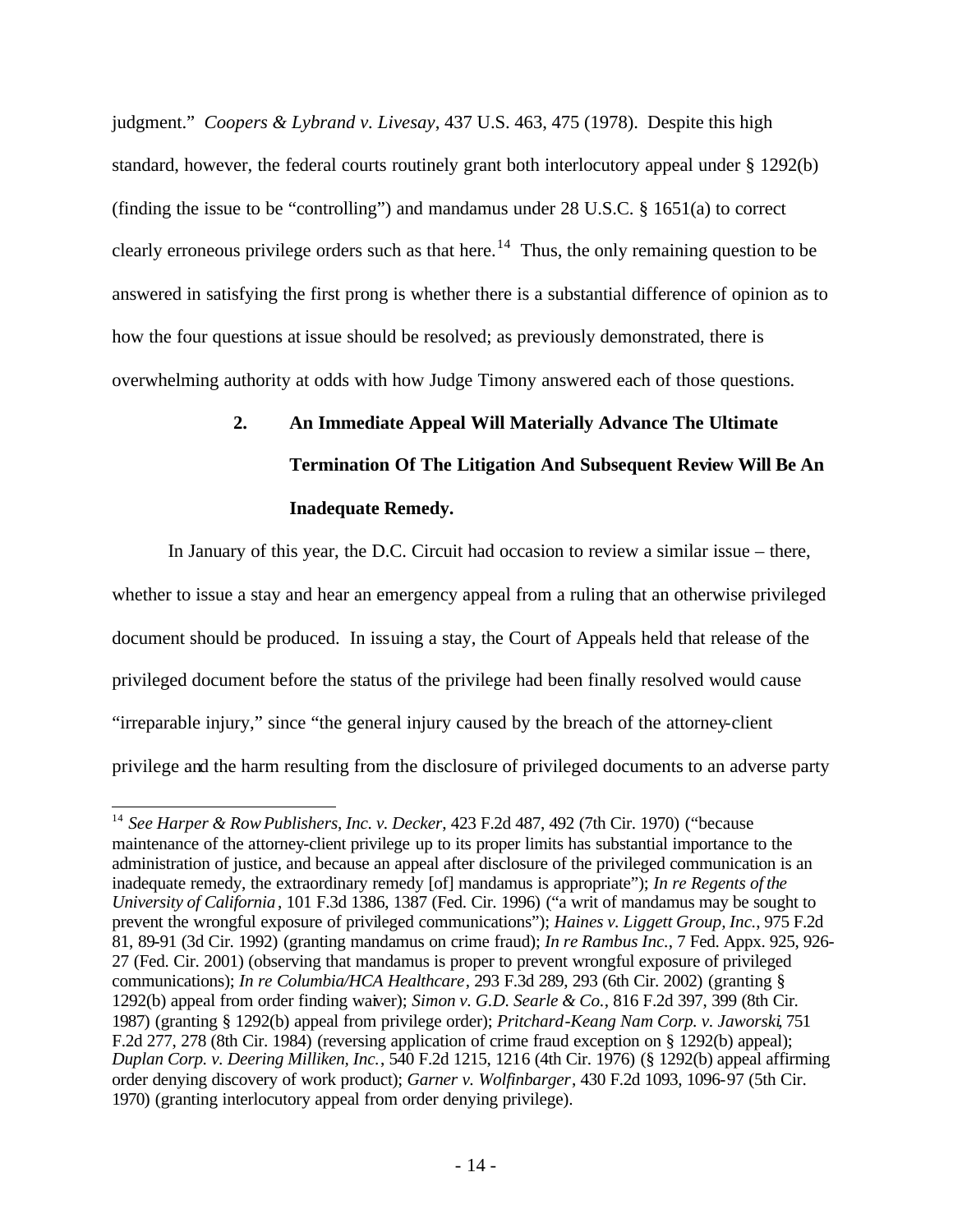is clear enough." *United States v. Philip Morris Inc.*, 314 F.3d 612, 621-22 (D.C. Cir. 2003); *see also* cases cited at n. 14. Similarly here, because of the irreparable injury that would flow from production of otherwise privileged materials, subsequent review would be an inadequate remedy. Further, since the issues raised by this application go to the heart of this proceeding  $-e.g.,$  there is no duty to disclose after June 1996, and the Federal Circuit's determination that there was no duty to disclose prior to June 1996 is controlling here – deciding these issues now will advance the ultimate termination of the litigation.

#### **V. CONCLUSION**

As the Complaint makes plain, as Judge Payne's rulings make plain, and as the Federal Circuit has quite emphatically held, once Rambus ceased to be a member of JEDEC it had no further duty to disclose patents or patent applications to JEDEC. In the absence of a duty to disclose, there can be no fraud, and thus there can be no crime-fraud exception after June 1996. Further, in light of the Federal Circuit's decision, Judge Payne's crime-fraud ruling no longer has any force. It has now been conclusively determined that Rambus did not commit any fraud during the time it *was* a JEDEC member. For these reasons, the Order must be reversed.

Further, the Order was entered by a process that denied Rambus its constitutionallyguaranteed due process rights. Rambus did not have notice or a fair opportunity to be heard regarding the ground on which the Motion ultimately was granted. In fact, Complaint Counsel expressly said that they were not basing their Motion on the ground on which it was decided by Judge Timony. Further, Rambus was not afforded the protection of any of the steps of the threestep process that is constitutionally required when crime-fraud issues are contested. *See Haines*, 975 F.2d at 96-97. In order to preserve and protect Rambus's constitutional rights, the Order must be reversed.